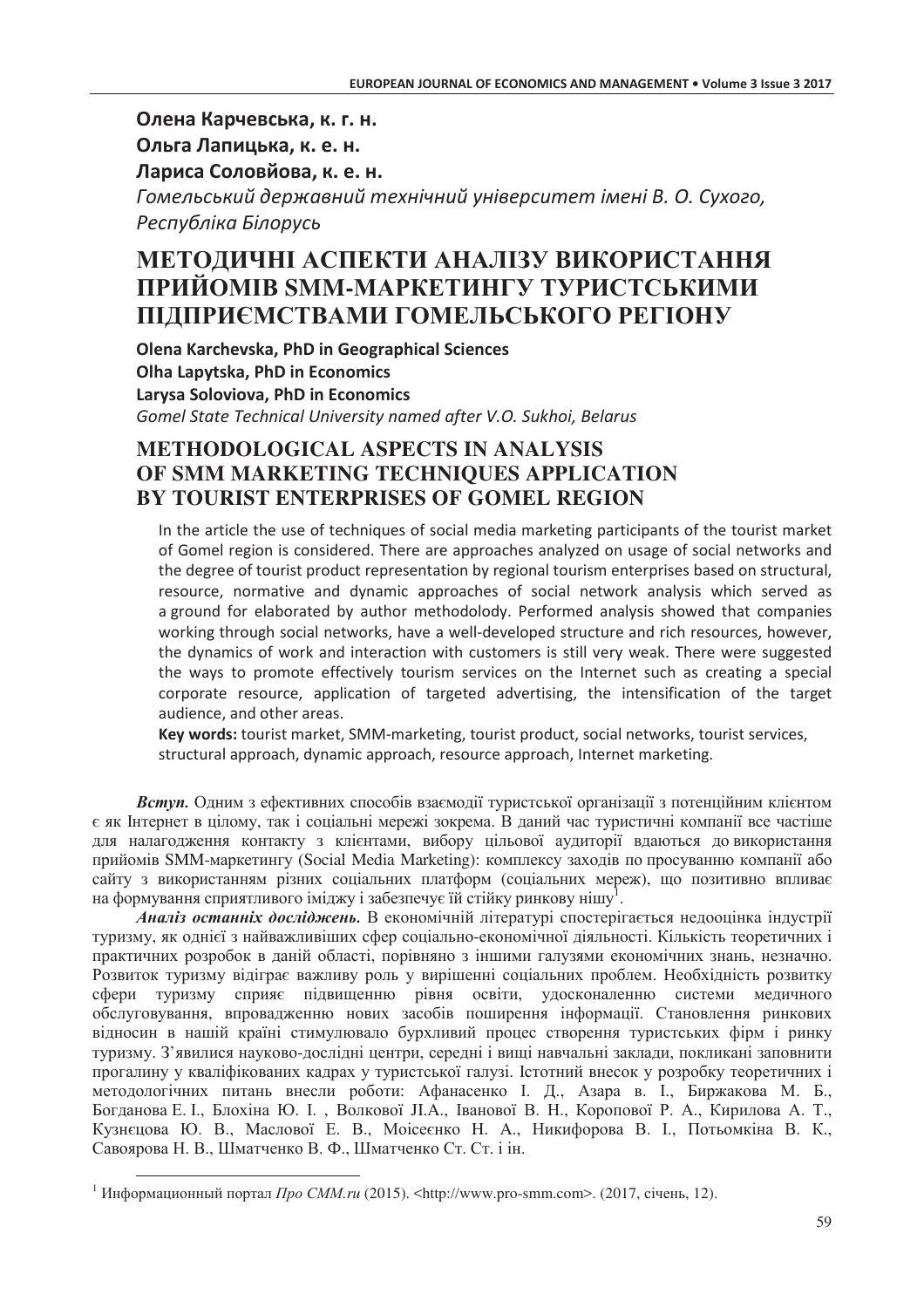**Формулювання цілей статті**. В рамках даного дослідження вивчалася ступінь використання учасниками туристичного ринку Гомельського регіону ресурсів соціальних мереж в розвитку бізнесу. Фактологічну основу дослідження склали матеріали, представлені на Білоруському туристичному порталі Holiday.by<sup>1</sup> (представлено 63 фірми) і Relax.by<sup>2</sup>, провідному на порталі тематику дозвілля, розваг і відпочинку (88 фірм).

#### Виклад основного матеріалу.

Сьогодні налічується близько 200 соціальних мереж. Майже 70% інтернет-користувачів мають акаунт у соціальних мережах, що становить майже 1,5 млрд. Чоловік.

Соціальні мережі відрізняються один від одного, як складом аудиторії, так і сферою інтересів. Вони з'явилися порівняно недавно, але вже практично в кожній країні є своя соціальна мережа. В даний час найбільш популярними російськомовними соціальними мережами для наших співвітчизників є ВКонтакте, Однокласники, Мій світ. Серед американських соціальних мереж найбільш відвідуваними білорусами є: Вікіпедія, Youtube, Facebook, Twitter. Найбільш популярні соціальні мережі Білорусі: Я Тут !, все разом, Face.by, всет, Універ.by, Блоги на inf.by і ін. В цілому білоруси вважають за краще налагоджувати соціальні зв'язки в російських соцмережах, а коло їх спілкування обмежений, найчастіше, своєю країною або своїм містом.

Дослідження показало, що молодь воліє сайт Vkontakte.ru, а більш респонденти похилого віку – Odnoklassniki.ru. Більше третини респондентів мають «стаж» реєстрації в соцмережах в кілька років, відвідують соціальні мережі щодня, проводячи там по кілька годин, і використовують мережі для спілкування з друзями, обміну мультимедійною інформацією, нових знайомств або відновлення старих контактів, здійснення покупок, а також для організації вільного часу.

Соціальні мережі – це ефективні способи просування туристичних послуг, проте не всі турфірми сьогодні використовують цю можливість. У Росії, наприклад, існують спеціалізовані туристичні соціальні мережі: http://tourister.ru, http://flagatrip.ru, http://venividi.ru, http://travel.dmir.ru, http: // geoid .ru, http://turometr.ru, http://poezdochka.com i інші. Це дозволяє споживачам вибрати прийнятну туристську послугу, а туроператорам швидко і ефективно просувати на ринок свій продукт. У Білорусі поки що немає такого розмаїття спеціалізованих соціальних мереж (виняток http://traveling.by), тому необхідно використовувати ті ресурси, які користуються попитом у потенційних споживачів. Отже, одним з ефективних способів взаємодії туристської організації з потенційним клієнтом є як Інтернет в цілому, так і соціальні мережі зокрема.

Всього на сьогоднішній день 27 туристських фірм Гомельського регіону мають у соціальних мережах активний ресурс<sup>3,4</sup>. Аналіз проводився з використанням структурного, ресурсного, нормативного та динамічного підходів аналізу соціальних мереж<sup>5,6</sup>, на базі яких була розроблена авторська методика. Обробка даних здійснювалася за допомогою програмного забезпечення Microsoft Excel.

Аналіз структури проводилося експертним методом за такими компонентами: загальний аналіз медіаданих (загальне враження, аналіз структури соціальної мережі, використання корисних бізнес-додатків); наявність структурних елементів на сторінці фірми в соціальній мережі та їх заповнюваність (передплатники, фотоальбоми, відео, посилання на групи, теми, інформація, обговорення, контакти, публікації, заходи, відгуки, твіти, плейлисти і т. д.)<sup>7,8</sup>. Оцінювалася структура за 5-ти бальною психометричної шкалою сумарних оцінок від 1 (мінімальна заповнення) до 5 (максимально можливе заповнення) по кожному компоненту і по кожній використовується турфірмою соціальної мережі. Потім виставлялася сумарна оцінка однієї мережі фірми (наприклад, оцінка фірми Кім Тур в мережі Facebook). Після чого перебувала середня оцінка використання прийомів SMM-маркетингу фірми в усіх соціальних мережах. Приклад аналізу використання прийомів SMM-маркетингу на підставі структурного підходу представлений в таблиці 1.

<sup>1</sup> Белорусский туристический портал. *Holiday.by* (2015). <http://www.holiday.by/>.(2017, січень, 12).

<sup>&</sup>lt;sup>2</sup> Информационный портал. *Relax.by* (2015. <http://www.relax.by>. (2017, січень, 12).

<sup>&</sup>lt;sup>3</sup> Белорусский туристический портал. Holiday.by (2015). <http://www.holiday.by/>.(2017, січень, 12).

<sup>&</sup>lt;sup>4</sup> Информационный портал. *Relax.by* (2015. <http://www.relax.by>. (2017, січень, 12).

<sup>&</sup>lt;sup>5</sup> Батура, Т.В. (2012). Методы анализа компьютерных социальных сетей. Вестник Новосибирского  *% - %- -. -\*: "' 2- -\$!*, *' 10, 4,* 13–28.

<sup>&</sup>lt;sup>6</sup> Чураков, А. Н. (2001). Анализ социальных сетей. Социологические исследования, 1, 109-121.

 $^7$  Батура, Т.В. (2012). Методы анализа компьютерных социальных сетей. Вестник Новосибирского  *% - %- -. -\*: "' 2- -\$!*, *' 10, 4*, 13–28.

 $^8$  Белорусский туристический портал. *Holiday.by* (2015). <http://www.holiday.by/>.(2017, січень, 12).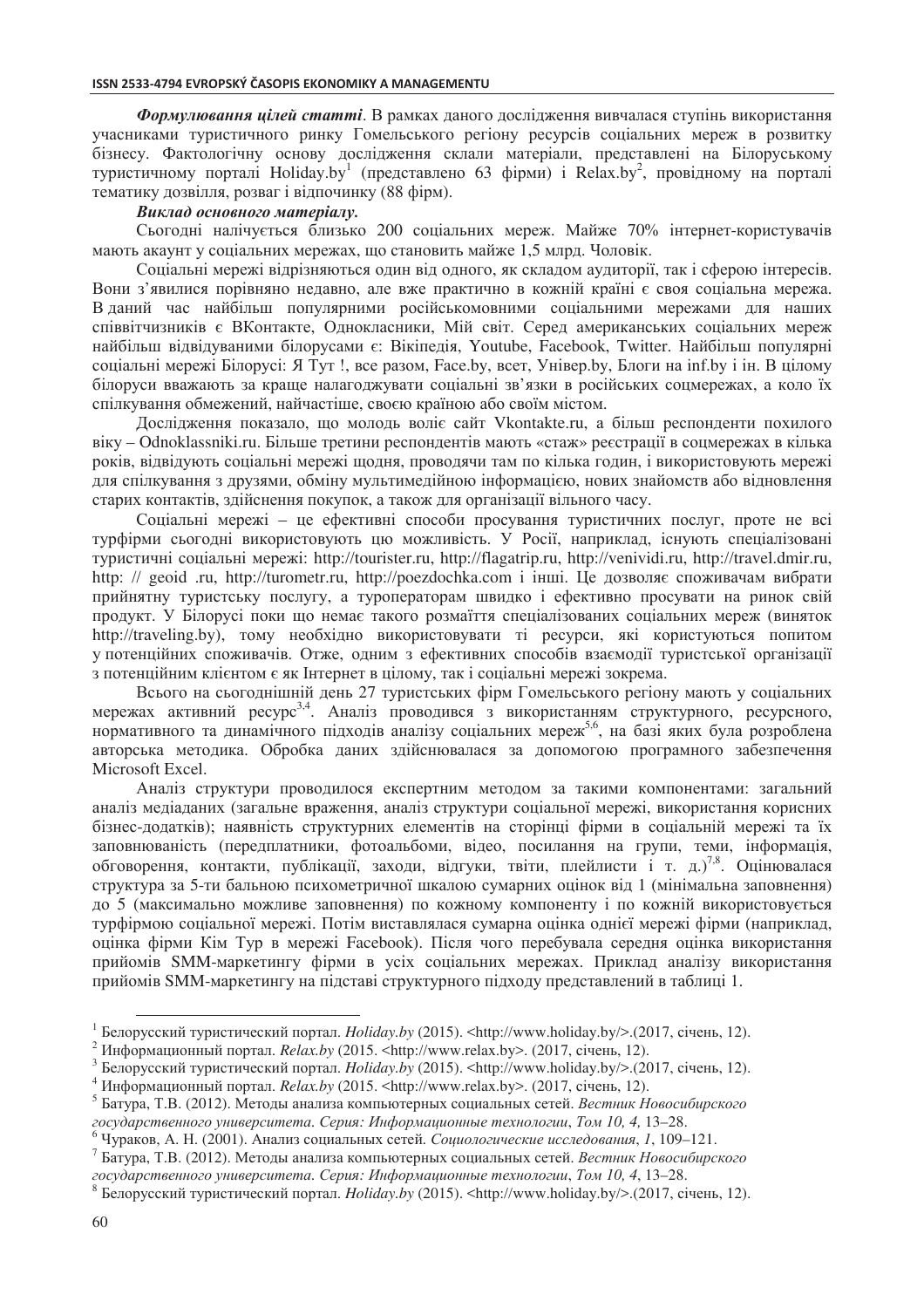Таблиня 1

| Соцмережа        | <b>Єлемент</b>     | Ступінь реалізації, балів |  |  |
|------------------|--------------------|---------------------------|--|--|
|                  | $\overline{c}$     | 3                         |  |  |
| Однокласники     | Передплатники      | 4                         |  |  |
|                  | Фото               | 5                         |  |  |
|                  | Відео              | 5                         |  |  |
|                  | Посилання на групи | $\overline{4}$            |  |  |
|                  | Теми               | 5                         |  |  |
|                  | Новини             | 5                         |  |  |
| Оцінка мережі    | 28                 |                           |  |  |
| Вконтакте        | Учасники           | 5                         |  |  |
|                  | Інформація         | 5                         |  |  |
|                  | Новини             | $\overline{4}$            |  |  |
|                  | Посилання          | 5                         |  |  |
|                  | Фото               | 3                         |  |  |
|                  | Відео              | 5                         |  |  |
|                  | Документи          | $\boldsymbol{0}$          |  |  |
|                  | Обговорення        | 5                         |  |  |
|                  | Контакти           | 4                         |  |  |
| Оцінка мережі    | 36                 |                           |  |  |
| Instagram        | Передплатники      | 5                         |  |  |
|                  | Публікації         | 5                         |  |  |
|                  | Інформація         | 5                         |  |  |
| Оцінка мережі    | $\overline{15}$    |                           |  |  |
| Facebook         | Передплатники      | 3                         |  |  |
|                  | Інформація         | 3                         |  |  |
|                  | Фото               | 3                         |  |  |
|                  | Публікації         | 3                         |  |  |
| Оцінка мережі    | 12                 |                           |  |  |
| Всього           | 91                 |                           |  |  |
| Загальна середня | 4,1                |                           |  |  |

#### Аналіз SMM-маркетингу ТОВ «Компас тур» на підставі структурного підходу

Підсумковий аналіз структур соціальних мереж турфірм Гомельської області представлений на рис. 1.

Аналіз ресурсного підходу проводився за наступними критеріями: якість візуалізації соціальних мереж; аналіз текстової інформації в соціальних мережах (різноманітність форм текстової інформації, якість текстової інформації, актуальність інформації, достовірність інформації, придатність для широкого кола читачів, привабливість інформації (відмітки «сподобалося»), популярність інформації, об'єктивність інформації); активний пошук; використання посилального ранжирування (pagerank) (наявність посилань на пости (повідомлення), наявність блогів або статей з новинами, можливість посилання один на одного, кількість, різноманітність посилальних даних); можливість інтеграції ланих, що налхолять з латчиків і інших соціальних мереж; аналіз мультимедійної інформації мережі (якість інформації, корисність, актуальність, привабливість сюжету, використання інформації у формі тегів (розстановка тегів, відміток, прикріплення опису різних об'єктів (малюнків, тексту, відео та ін.) 1,2. Оцінювалися ресурси соціальних мереж також за 5-ти бальною психометричної шкалою сумарних оцінок від 1 (повністю не задоволений ресурсом) до 5 (максимально задоволений). Приклад аналізу подано в таблиці 2.

<sup>&</sup>lt;sup>1</sup> Батура, Т.В. (2012). Методы анализа компьютерных социальных сетей. Вестник Новосибирского государственного университета. Серия: Информационные технологии. Том 10, 4, 13 – 28.

<sup>&</sup>lt;sup>2</sup> Белорусский туристический портал Holiday.by (2015). <http://www.holiday.by/>.(2017, січень, 12).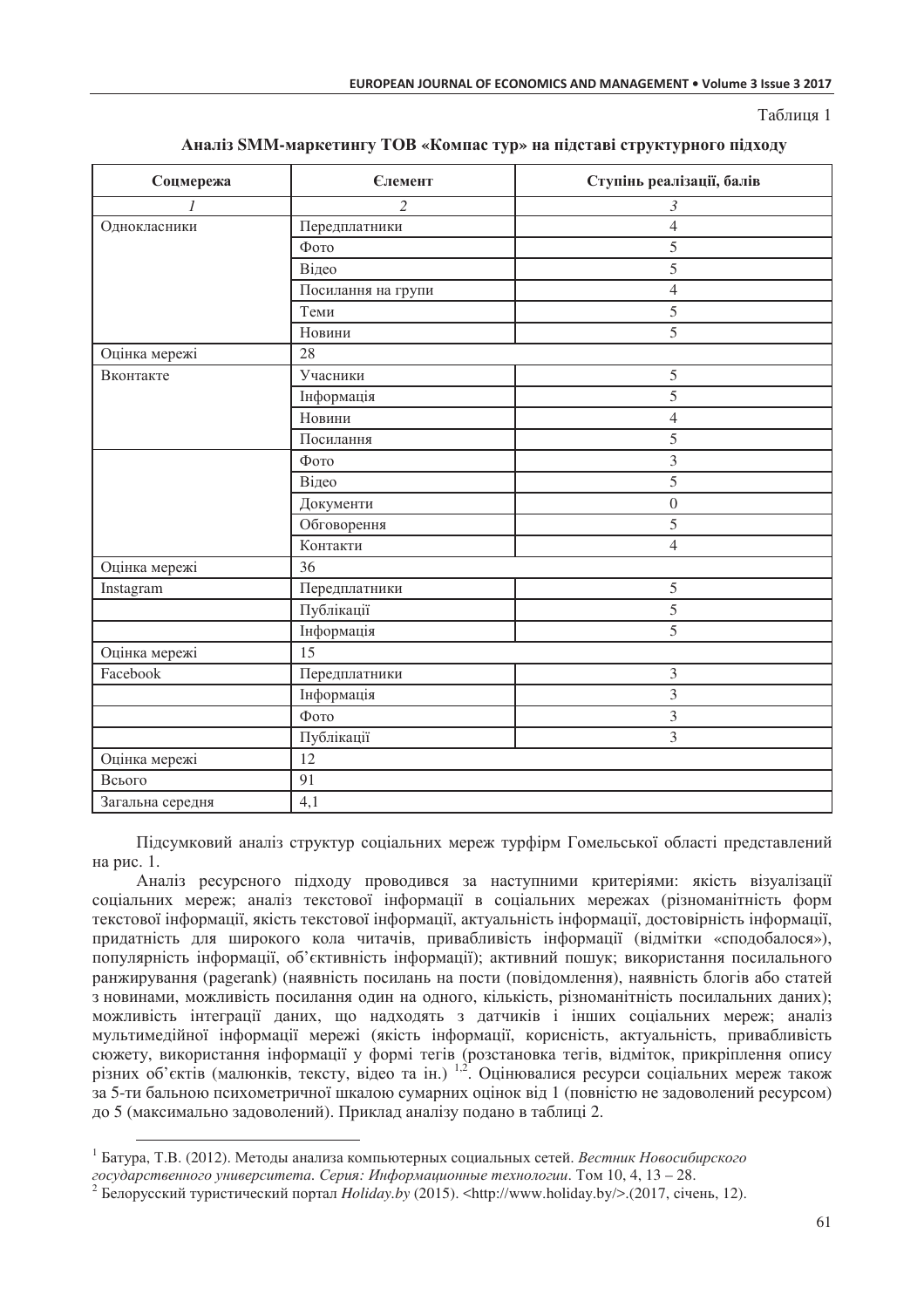

Рис.1. Оцінка використання прийомів SMM-маркетингу на підставі структурного підходу

Таблиця 2

#### Аналіз SMM-маркетингу ТОВ «Ла Гальера» на підставі ресурсного підходу

| Критерії оцінки                                                          | Ступінь реалізації,<br>балів |
|--------------------------------------------------------------------------|------------------------------|
| Якісна візуалізація соціальних мереж                                     | C                            |
| Якість текстової інформації в соціальних мережах                         | 5                            |
| Актуальність інформації                                                  | 5                            |
| Науковість інформації                                                    | 3                            |
| Достовірність інформації                                                 | 5                            |
| Різноманітність інформації та придатність для широкого кола читачів      | 4                            |
| Привабливість інформації (відмітки «сподобалося»)                        |                              |
| Популярність інформації (популярні напрямки)                             | 4                            |
| Об'єктивність інформації                                                 | 4                            |
| Можливість інтеграції даних, що надходять з датчиків, і соціальних мереж | 3                            |
| Якість мультимедійної інформації мережі                                  | 4                            |
| Активний пошук                                                           | 3                            |
| Всього                                                                   | 47                           |
| Загальна середня                                                         | 3,9                          |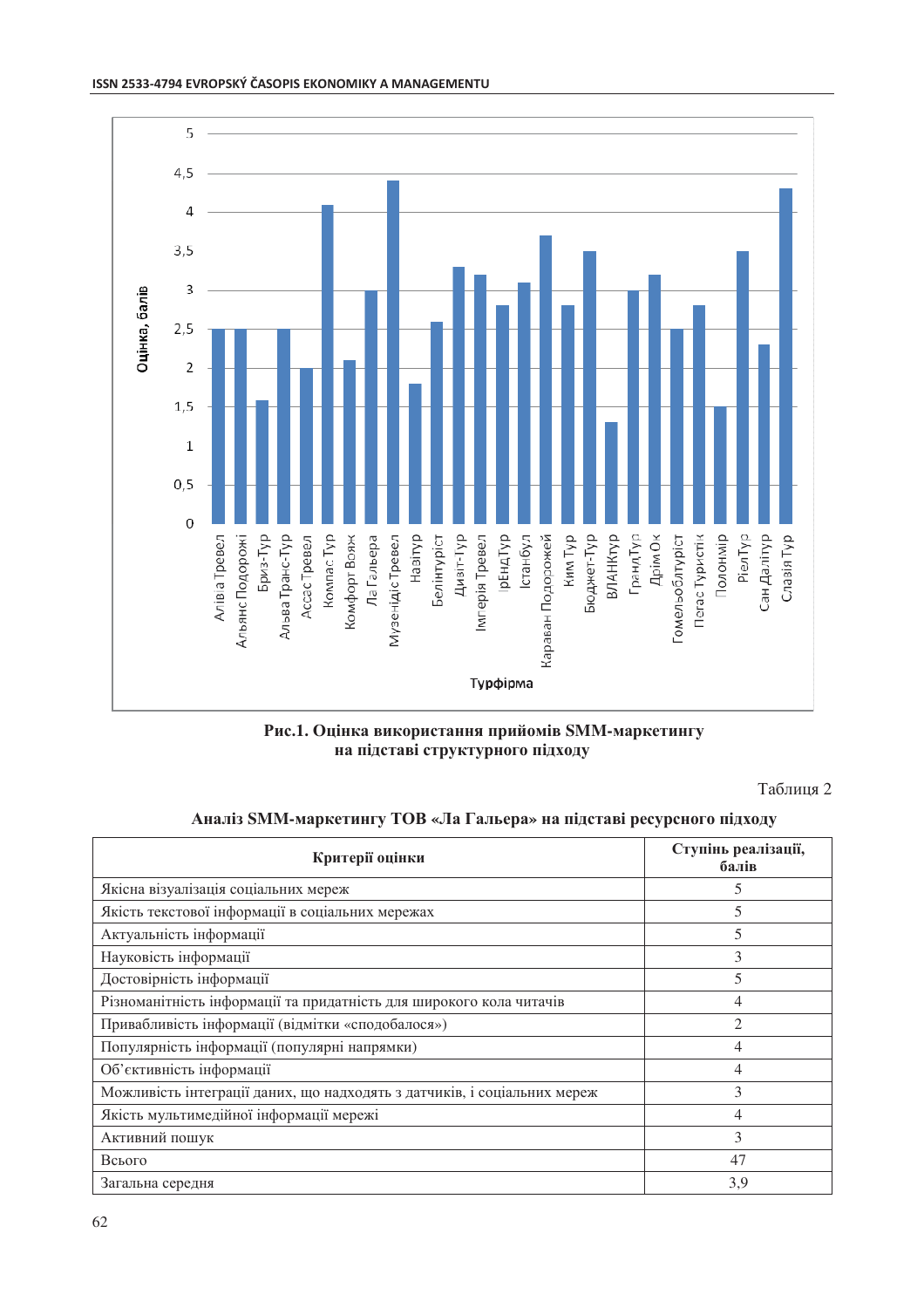Підсумковий аналіз ресурсів соціальних мереж турфірм Гомельської області представлений на рис. 2.



### Рис. 2. Оцінка використання прийомів SMM-маркетингу на підставі ресурсного підходу

У динамічному підході вивчалося: зміна актуальної інформації, позитивна динаміка передплатників і припинення взаємодії, поява нових посилань і сторінок, стабільність відвідувань, позитивна динаміка відвідувань (табл. 3).

Таблиня 3

| Підхід до аналізу) | Критерії оцінки                      | Фірма     | Ступінь реалізації<br>(оцінка в балах) |
|--------------------|--------------------------------------|-----------|----------------------------------------|
| Динамічний підхід  | Зміна актуальної<br>інформації       | Дивіт-Тур |                                        |
|                    | Позитивна динаміка<br>передплатників |           |                                        |
|                    | Поява нових посилань і<br>сторінок   |           |                                        |
|                    | Стабільність відвідувань             |           |                                        |
|                    | Позитивна динаміка<br>відвідувань    |           |                                        |

Аналіз SMM-маркетингу ТОВ «Дивит Тур» на підставі динамічного підходу

Пілсумковий аналіз линаміки соціальних мереж турфірм Гомельської області прелставлений на рис. 3.

З позиції нормативного підходу розглядалася ступінь реалізації (оцінка в балах) наступних компонентів: рівень довіри між учасниками, норми, правила і санкції, які впливають на поведінку учасників в соціальній мережі і процеси їх взаємодій коректність інформації, дотримання прав споживачів, відсутність критики конкурентів, дотримання корпоративної етики. Були проаналізовані соціальні ролі, які пов'язані з даними ребром мережі, наприклад, відносини керівника і піллеглого, лружні або ролинні зв'язки. Комбінація індивідуальних і мережевих ресурсів учасника з нормами і правилами, що діють в даній соціальній мережі, утворює його «мережевий капітал». У спрошеному виглялі «мережевий капітал» можна розглялати як суму леяких переваг, які учасник може отримати в довільний момент часу для досягнення певної мети (табл. 4).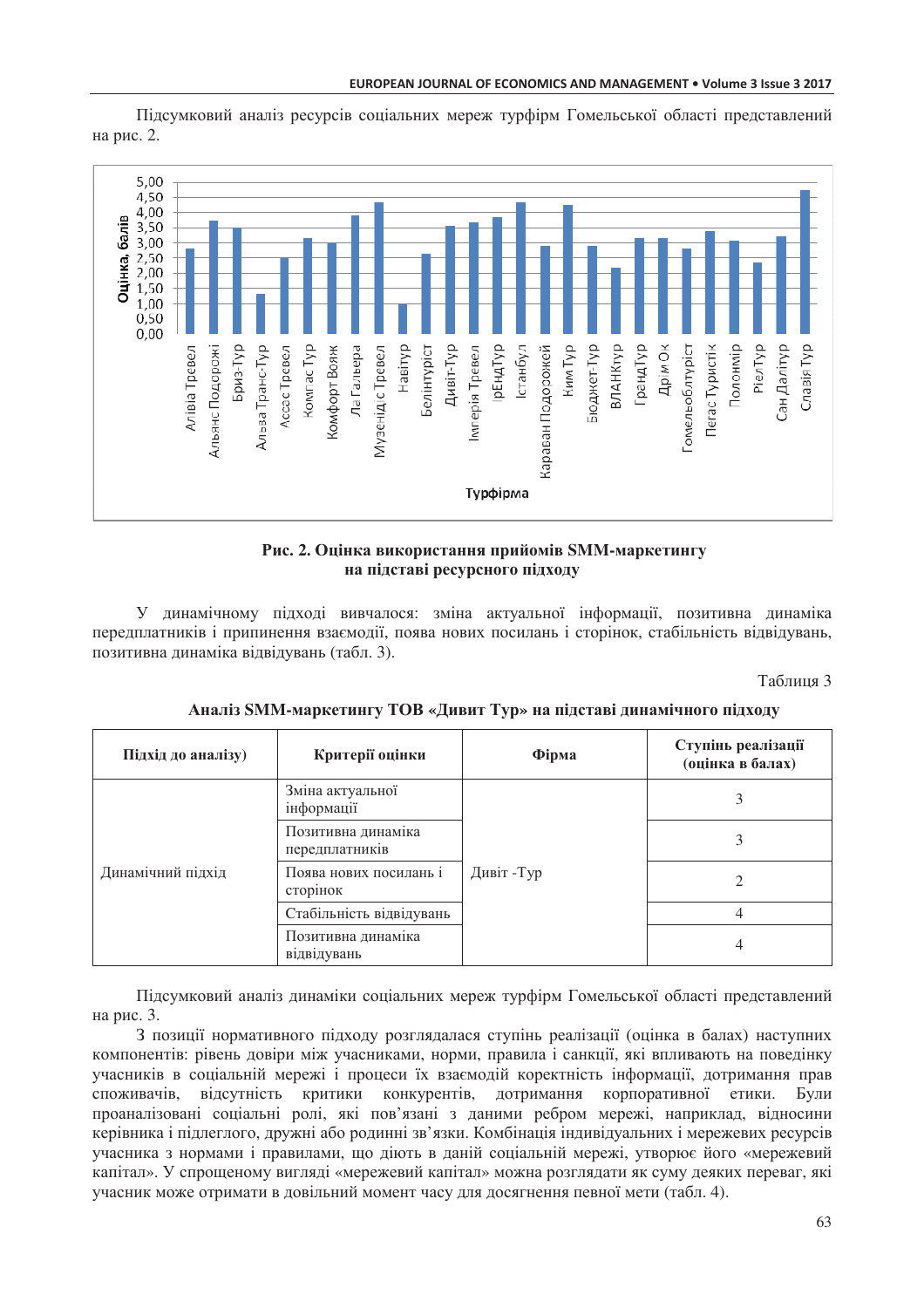



Рис. 3. Оцінка використання прийомів SMM-маркетингу на підставі динамічного підходу

Таблиця 4

| Підхід до аналізу  | Критерії оцінки                                                             | Фірма      | Ступінь реалізації<br>(оцінка в балах) |
|--------------------|-----------------------------------------------------------------------------|------------|----------------------------------------|
| Нормативний підхід | Чи не ущемляються права споживачів                                          | Бюджет-Тур |                                        |
|                    | Чи не критикуються конкуренти                                               |            |                                        |
|                    | Дотримується корпоративна етика<br>(напр. В спілкуванні з клієнтами)        |            |                                        |
|                    | Відзначається високий рівень довіри<br>між фірмою і учасниками              |            |                                        |
|                    | Чи не розголошується конфіденційна<br>інформація про клієнтів і конкурентів |            |                                        |

#### Аналіз SMM-маркетингу ТОВ «Дивит Тур» на підставі нормативного підходу

Підсумковий аналіз нормативів соціальних мереж турфірм Гомельської області представлений на рис. 4.

Таким чином, використання туристськими підприємствами можливостей соціальних мереж є важливим показником. Разом з тим слід прагнути не до кількості використовуваних показників, а до якості та активності ведення соціальної мережі. Проведений аналіз показав, що фірми, які працюють через соціальні мережі, мають досить розвинену структуру і в цілому насичені ресурси, однак линаміка роботи та взаємолії з споживачами поки ше луже слабка (рис. 5).

Основними проблемами використання ресурсів соціальних мереж для турфірм є:

- невміння грамотно використовувати соціальні мережі для розвитку бізнесу,

- нерегулярне оновлення сторінок,

- розміщення неактуальної інформації,
- відсутність новинної стрічки або нерегулярна робота з нею,
- відсутність моніторингу ефективності роботи в соціальних мережах,

- не готовність компанії виділяти кошти на просування бренду в соціальних мережах.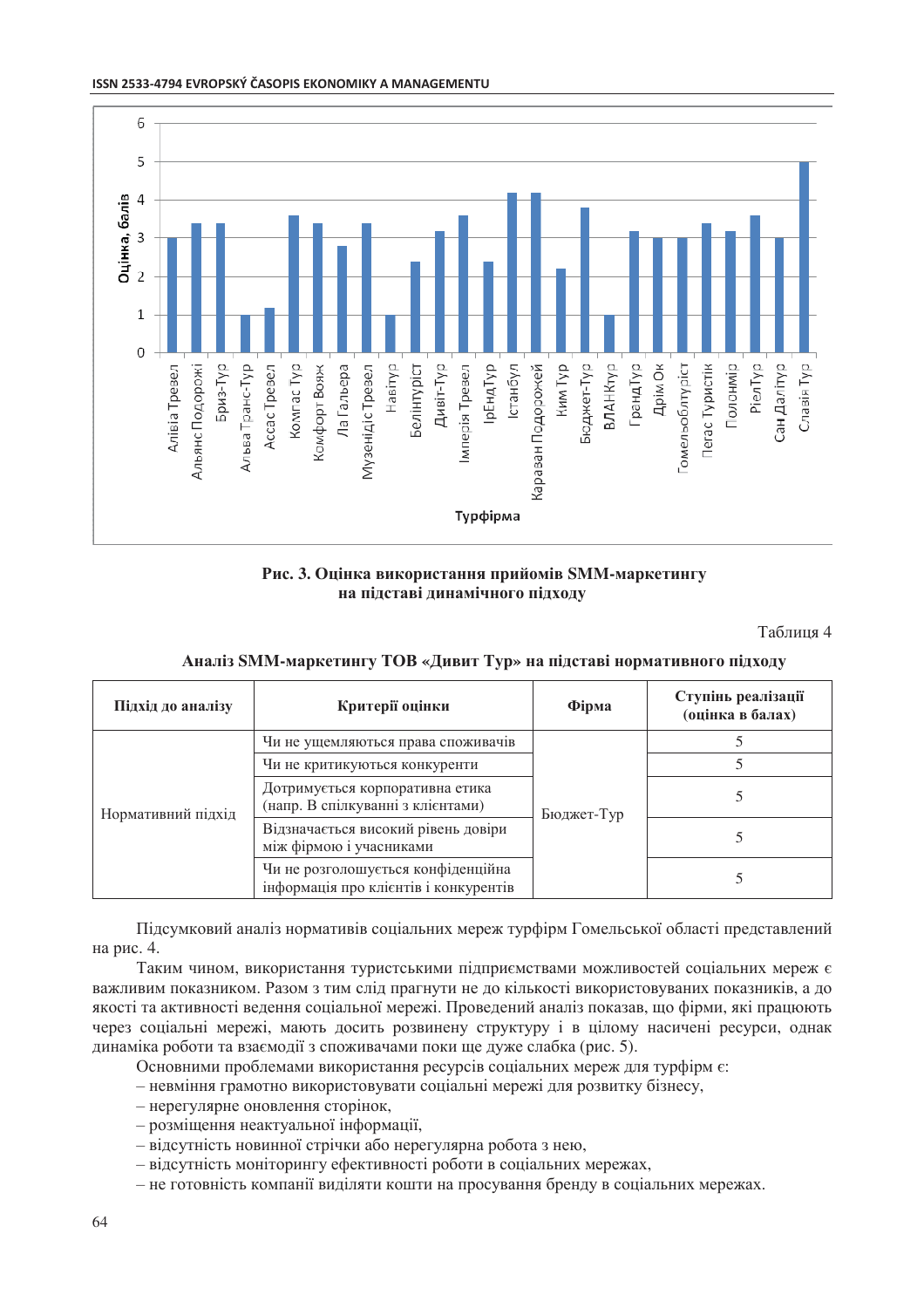

Рис. 4. Оцінка використання прийомів SMM-маркетингу на підставі нормативного підходу



Рис. 5. Оцінка використання прийомів SMM-маркетингу гомельскими турфірмами

Отже, основними способами ефективного просування послуг в мережі Інтернет для гомельських туфирм можуть бути:

- створення спільноти або групи в соціальній мережі;
- створення спеціального корпоративного ресурсу з інформацією про послуги компанії;
- використання таргетованої реклами, спрямованої на конкретних користувачів;
- використання реклами в додатках, наприклад в іграх;
- регулярне оновлення і додавання посилань і сторінок з цікавими подіями, новинами та ін;
- активізація цільової аудиторії за допомогою акцій, знижок, конкурсів;